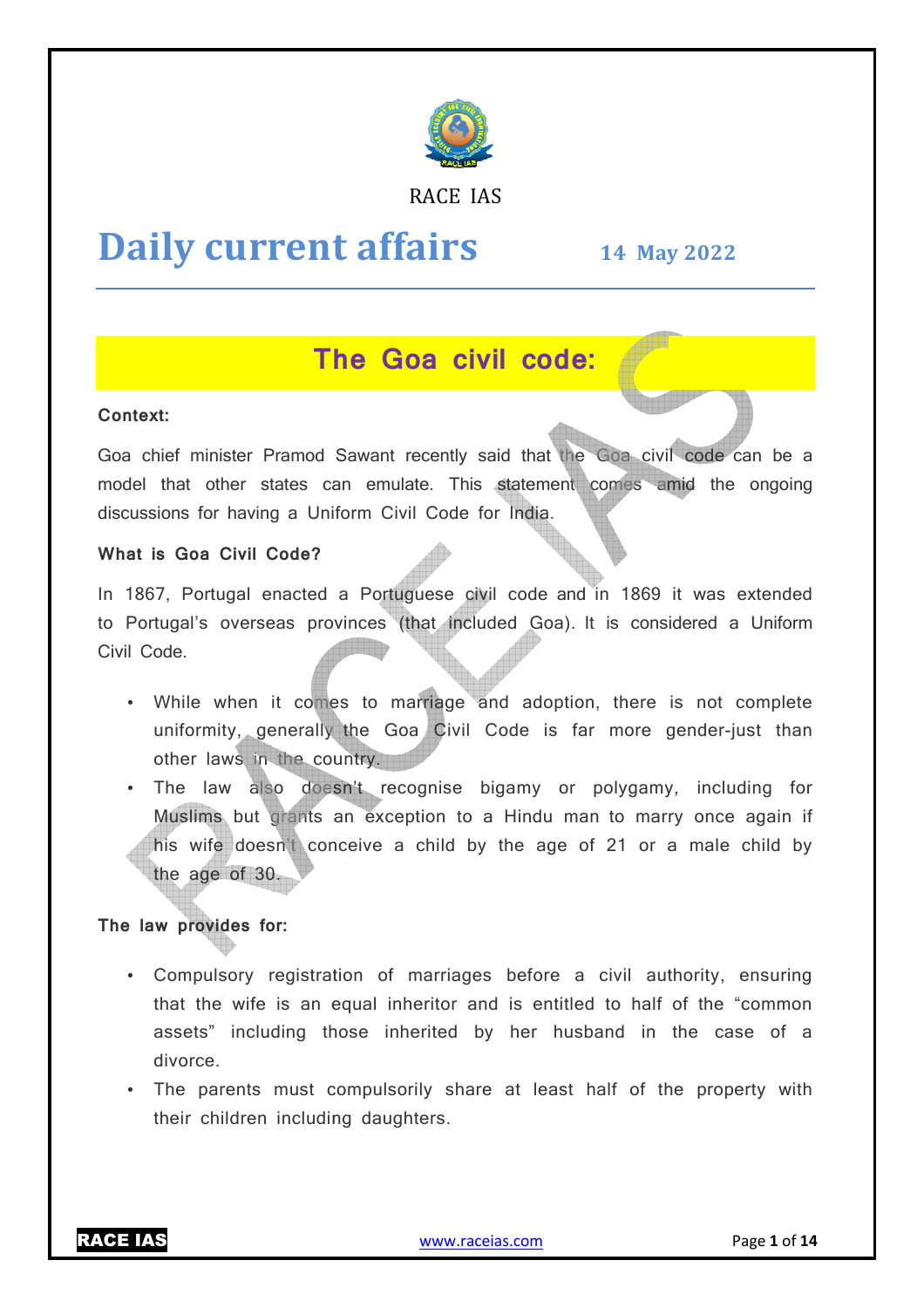**Why does a civil code enacted by the Portuguese continue to exist even today?** 

The Portuguese Civil Code in Goa continued in India by virtue of Section 5(1) of the Goa, Daman and Diu Administration Act, 1962, through which the Indian Government ruled that "all laws in force in Goa, Daman and Diu or any part thereof shall continue to be in force therein until amended or repealed by a competent legislature or other competent authority."

• Because of this, the Portuguese civil code continues to be in force in Goa.

## **What is UCC?**

UCC essentially refers to a common set of laws governing personal matters such as marriage, divorce, inheritance and succession for all citizens of the country.

- Article 44 of the Constitution, which is one of the Directive Principles of State Policy, also advocates a uniform civil code.
- However, governments since Independence have allowed respective religion-based civil codes to respect the diversity of India.

#### **Sources: Hindustan Times**

## **Bhojshala:**

The Madhya Pradesh high court has issued notices to the Archaeological Survey of India (ASI), Centre and the state government on a petition pertaining to the dispute over the monument of Bhojshala in state's Dhar district.

- Bhojshala is an ASI protected 11th century monument, which Hindus claim is a temple of Vagdevi (Goddess Saraswati), while the Muslim community treats it as Kamal Maula Mosque.
- The name is derived from the celebrated king Bhoja of the Paramāra dynasty of central India, a patron of education and the arts, to whom major Sanskrit works on poetics, yoga and architecture are attributed.
- As per the arrangement made by the ASI on April 7, 2003, Hindus perform puja in the premises every Tuesday, while Muslims offer namaz in the complex on Fridays.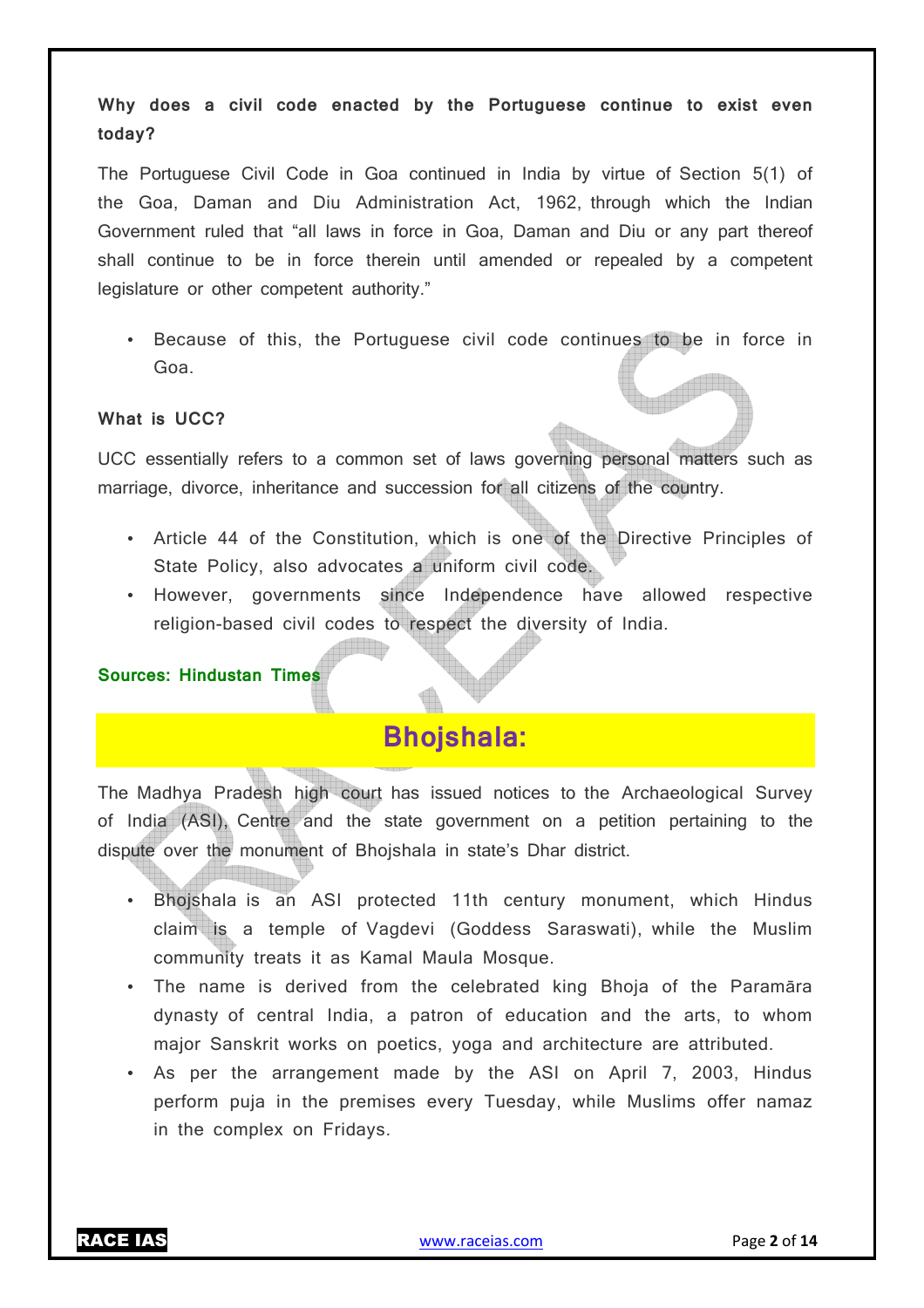# **Regulators don't need constitutional status:**

#### **Context:**

This article appeared in the Opinion section of Business Standard.

• It talks about the need for giving constitutional status to regulators, rationale behind the present arrangements by the constitution and what are the alternatives available.

**Why should Indian regulatory agencies be given constitutional status? – arguments in favour:** 

- Too much political pressure on Indian regulatory agencies. This affects the way they perform their functions.
- Providing constitutional status would restore symmetry between regulatory agencies and the elected government.

**Issues arising by providing constitutional status to regulatory bodies:** 

This gives rise to cascading effects.

- For instance, we detest government intervention in the affairs of higher educational institutions, stock exchanges (also mini-regulators) banks.
- Should we then confer constitutional status on the IITs, stock exchanges and public sector banks?
- Even if given, that would make for a bulky and potentially an easily amendable Constitution. This violates the original spirit of the Indian Constitution.

## **Why do some institutions need constitutional backing?**

The Constitution fortifies institutions that are designed to exercise checks and balances on elected bodies and safeguard against majoritarian tendencies.

• For instance, it fortifies the position of the higher judiciary, the comptroller and auditor general's office and the election commission, all of them meant to exercise checks on an elected government.

## **Why do regulatory agencies not need constitutional backing?**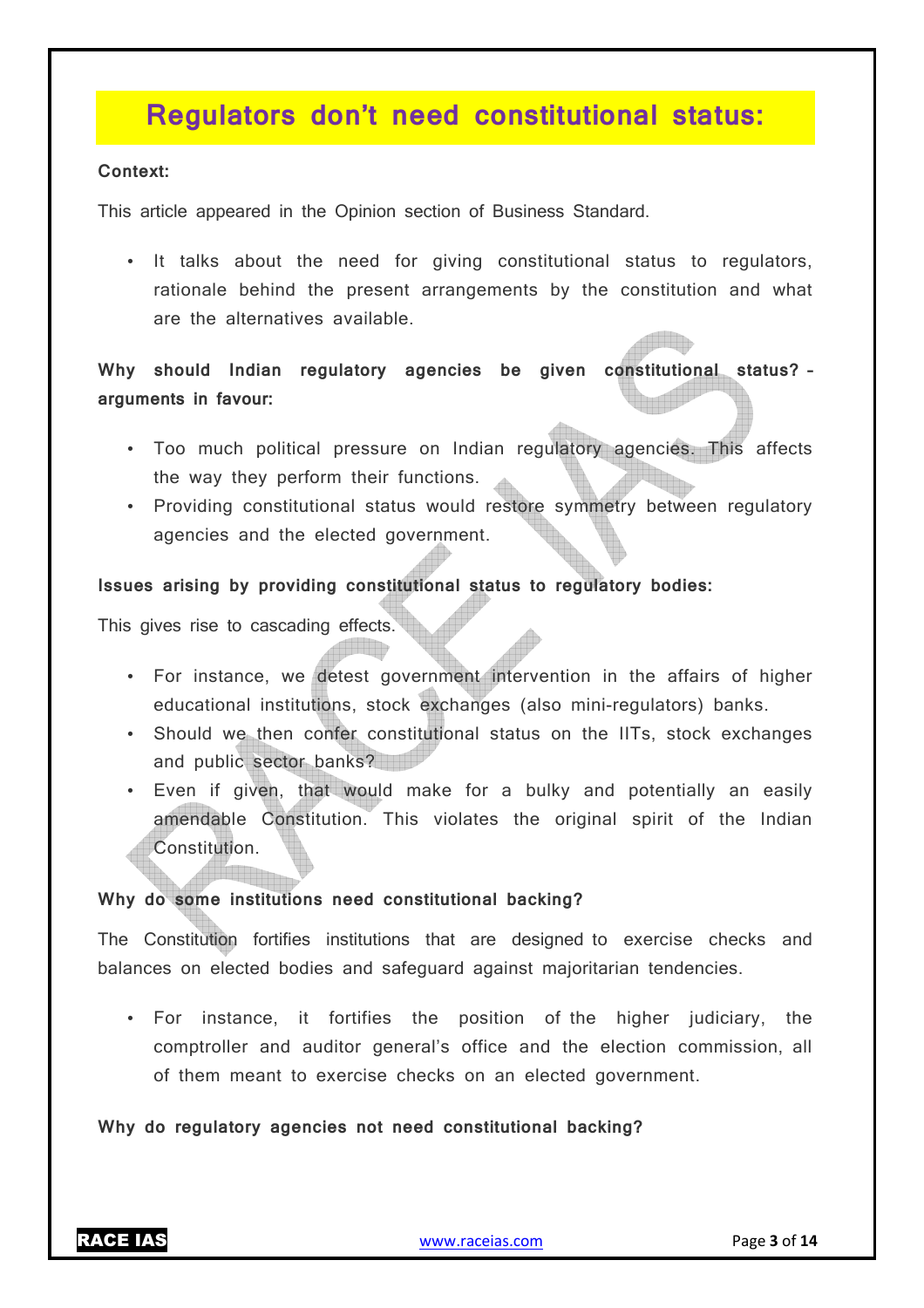Regulatory agencies do not comprise elected representatives of the people. In fact, many argue that they comprise technocratic elites who make regulations that have the binding effect of the law, license and regulate intermediating firms.

#### **Why do we need regulatory bodies when there are elected bodies?**

- To build-up expertise and capacity to regulate complex areas.
- Credible commitment: When the government sets up a regulator, it cedes its sovereign powers to govern that area of the economy. By doing so, it signals its commitment to policy stability.
- Public interest: Sticking to this credible commitment elicits confidence in the public that policymaking in that sector will be driven by public interest and not election cycles.

#### **What are the alternatives available?**

- Provide "fair contract terms" for these agencies under their governing law.
- Align the incentives of the persons heading the regulatory agencies with public interest.
- Require them to consistently explain their actions to the public.
- Transparency of conduct is one of the most effective ways of incentivising the agency to act in public interest.

## **Sources: Business Standard.**

# **Legal Status of abortion in India:**

## **Context:**

A bill intended to codify abortion rights in the United States failed to advance in the Senate.

• The Women's Health Protection Act, which had passed the House of Representatives, was voted down 49-51 in the upper chamber.

## **What's the issue?**

The bill would codify the right to an abortion into federal law.

• Republicans have criticised the bill, saying that it went further than most Americans would want to go on abortion rights.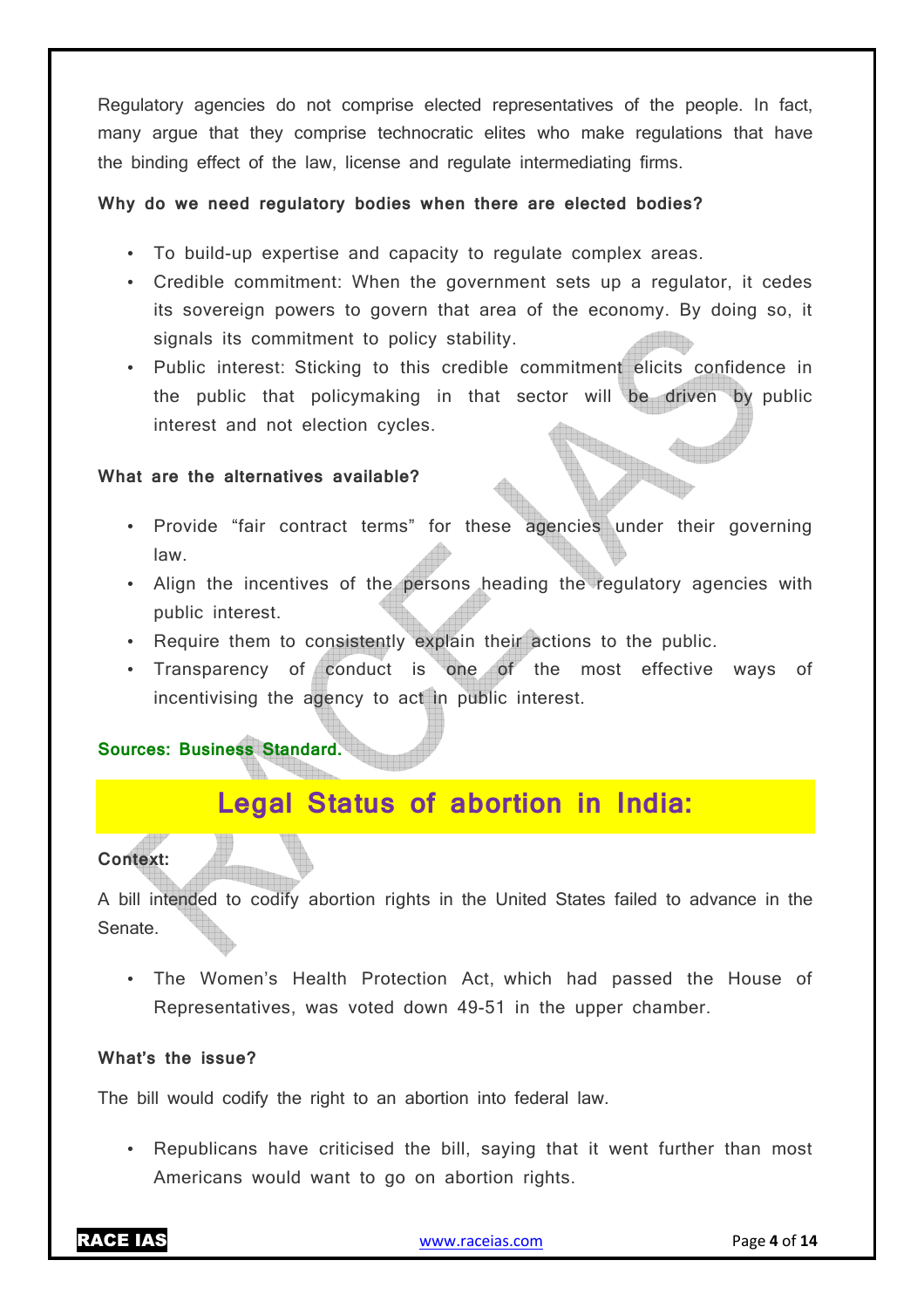#### **Legal status of abortion in India:**

#### **Indian Penal Code:**

- It says, voluntarily causing a woman with child to miscarry is an offence attracting a jail term of up to three years or fine or both, unless it was done in good faith where the purpose was to save the life of the pregnant woman.
- A pregnant woman causing herself to miscarry is also an offender under this provision apart from the person causing the miscarriage, which in most cases would be a medical practitioner.

## **Medical Termination of Pregnancy (MTP) Act, 1971:**

This law is an exception to the IPC provisions above and sets out the rules for accessing an MTP.

- This law has been amended twice since, the most recent set of amendments being in the year 2021.
- However, the law does not recognise and/or acknowledge the right of a pregnant person to decide on the discontinuation of a pregnancy.

## **According to MTP Act 1971, when can MTP be accessed?**

- 1. The continuation of the pregnancy would involve a risk to the life of the pregnant woman or result in grave injury to her physical or mental health.
- 2. If the pregnancy is as a result of rape or failure of contraceptive used by the pregnant woman or her partner to limit the number of children or to prevent a pregnancy.
- 3. The anguish caused by the continuation of such a pregnancy would be considered to be a grave injury to the mental health of the pregnant woman.
- 4. The other reason for seeking an MTP is the substantial risk that if the child was born, it would suffer from any serious physical or mental abnormality.

**Procedure:**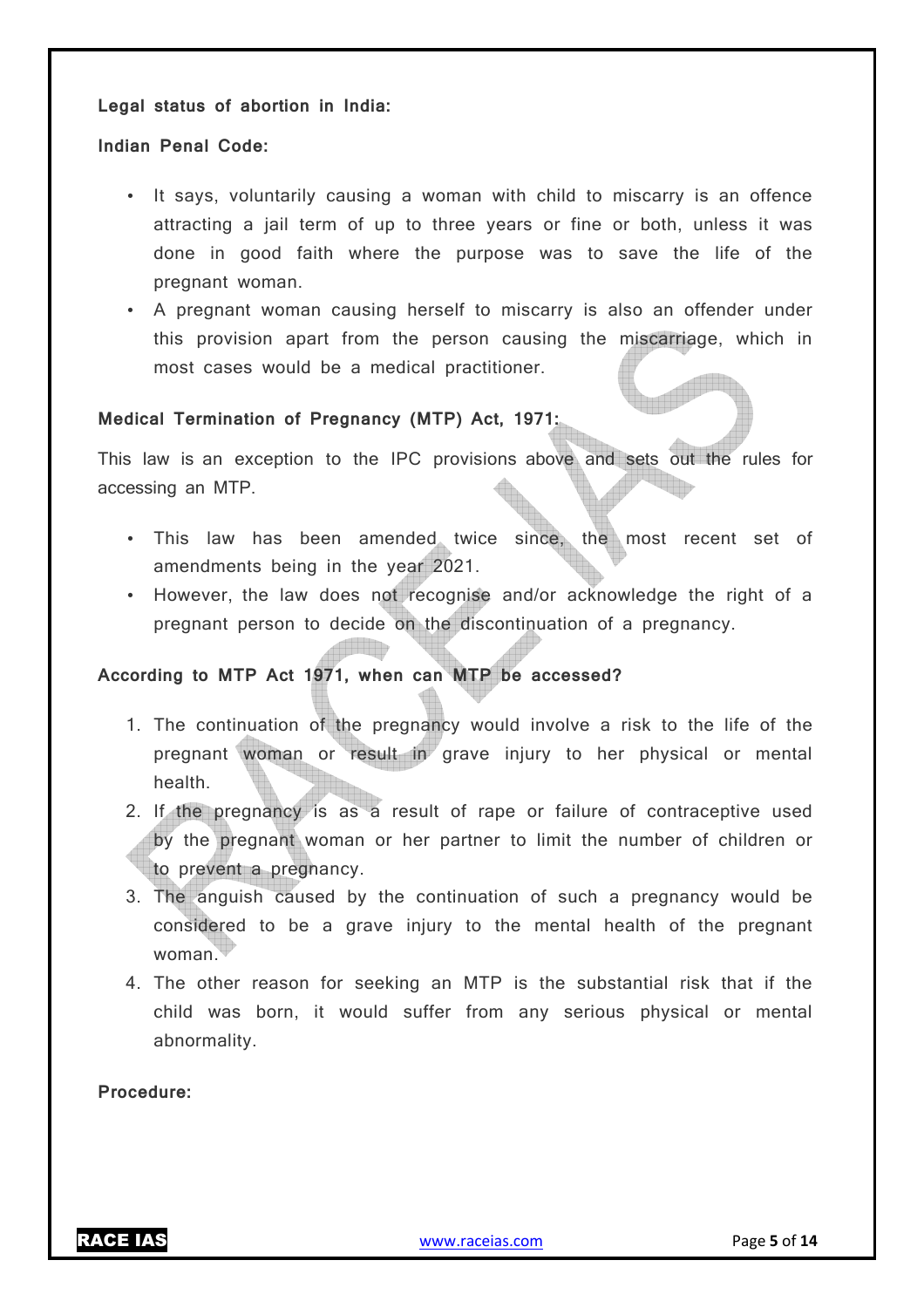- The pregnancy can be terminated for any of the above reasons, on the opinion of a single registered medical practitioner up to 20 weeks of the gestational age.
- From 20 weeks up to 24 weeks, the opinion of two registered medical practitioners is required.
- Any decision for termination of pregnancy beyond 24 weeks gestational age, only on the ground of foetal abnormalities can be taken by a Medical Board as set up in each State, as per the law.
- No termination of pregnancy can be done in the absence of the consent of the pregnant person, irrespective of age and/or mental health.

## **Right to Health:**

In various case, the courts had ruled that the right of a pregnant woman to decide on the continuation of her pregnancy is a part of her right to health and right to life. Therefore, right is non-negotiable.

## **Sources: the Hindu.**

# **Shallow and deep ecologism:**

#### **Context:**

Recent effects of climate change (Heatwaves, droughts etc.) have brought into focus two strands of environmental philosophy that reinvent the relationship between nature and humans — shallow and deep ecologism.

- The concepts emerged in the 1970s, when Norwegian philosopher Arne Næss sought to look beyond the popular pollution and conservation movements of his milieu to address environmental degradation.
- By placing humans at the heart of the environmental crisis, Næss outlines the difference between the two styles of ecologism.

## **What is shallow ecologism?**

Also referred to as weak ecologism.

The powerful and fashionable fight against pollution and resource depletion is shallow ecologism or environmentalism.

Exponents of this philosophy believe in continuing our present lifestyle, but with specific tweaks aimed at minimising the damage to the environment.

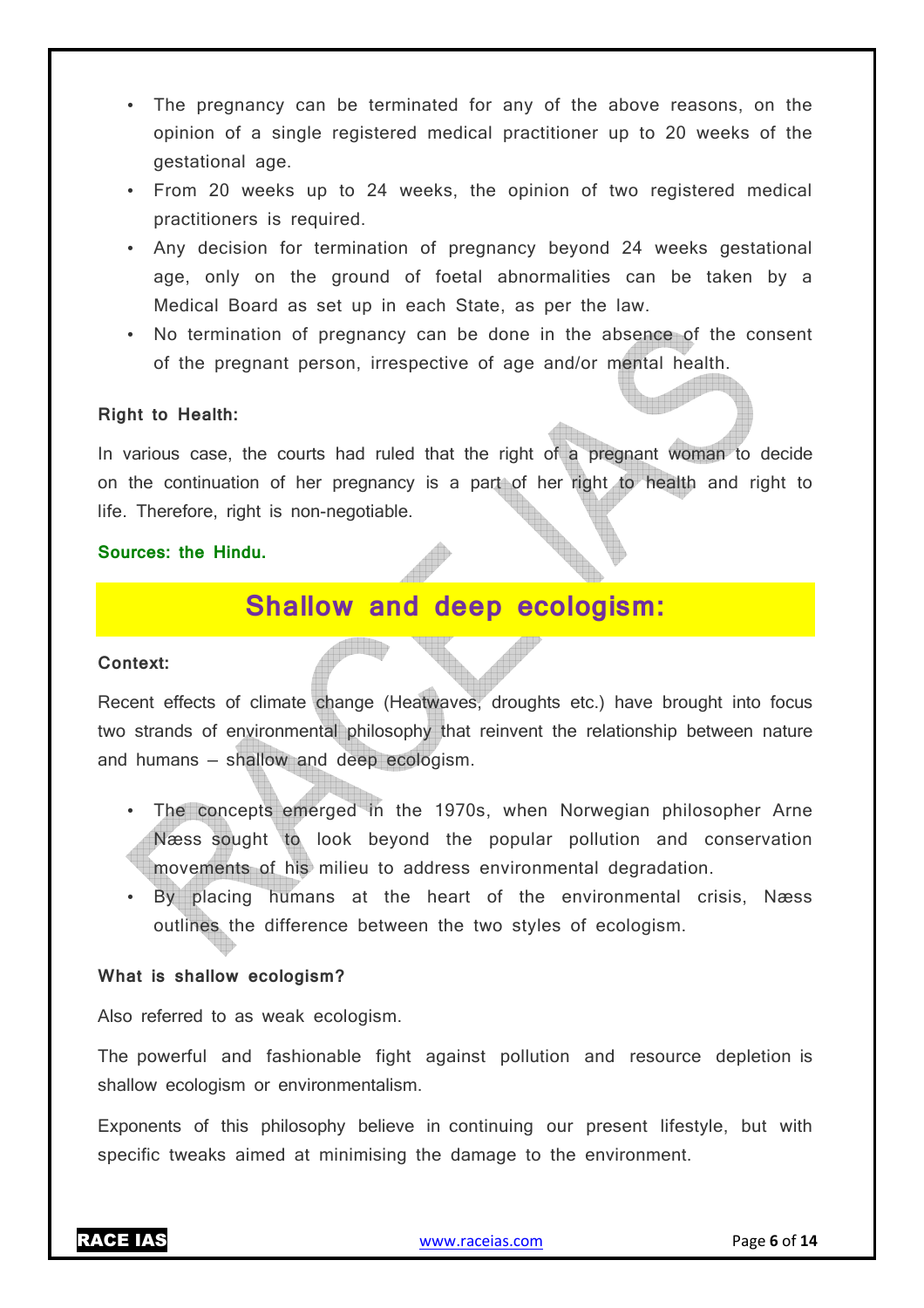• It may include the use of vehicles that cause less pollution or air conditioners that do not release chlorofluorocarbons (CFCs).

#### **What is deep ecologism?**

Deep ecologism believes that humans should radically change their relationship with nature.

- It aspires to sustain nature by making large-scale changes to our lifestyle.
- These may include limiting the commercial farming of meat to preserve forest areas and reduce the artificial fattening of animals, or the reshaping of transport systems which involve the use of internal combustion engines.

#### **What it advocates?**

- Robust policy formulation and implementation.
- Policy-making must be aided by the reorientation of technical skills and inventions in new directions that are ecologically responsible.
- Re-evaluate the 'survival of the fittest' doctrine. Survival of the fittest should be understood through the human ability to cooperate and coexist with nature, as opposed to exploiting or dominating it.

Deep ecologism thus prioritises a 'live and let live' attitude over an 'either you or me' approach.

## **Issues with shallow ecologism:**

Its proponents reject shallow ecologism for prioritising humans above other forms of life, and subsequently preserving the environmentally destructive way of life in modern societies.

- Deep ecologism maintains that by sustaining this lifestyle, shallow ecologism further widens the inequalities between countries.
- For instance, despite constituting only five per cent of the world's population, the U.S. accounts for 17% of the world's energy consumption and is the second largest consumer of electricity after China.

## **Sources: the Hindu.**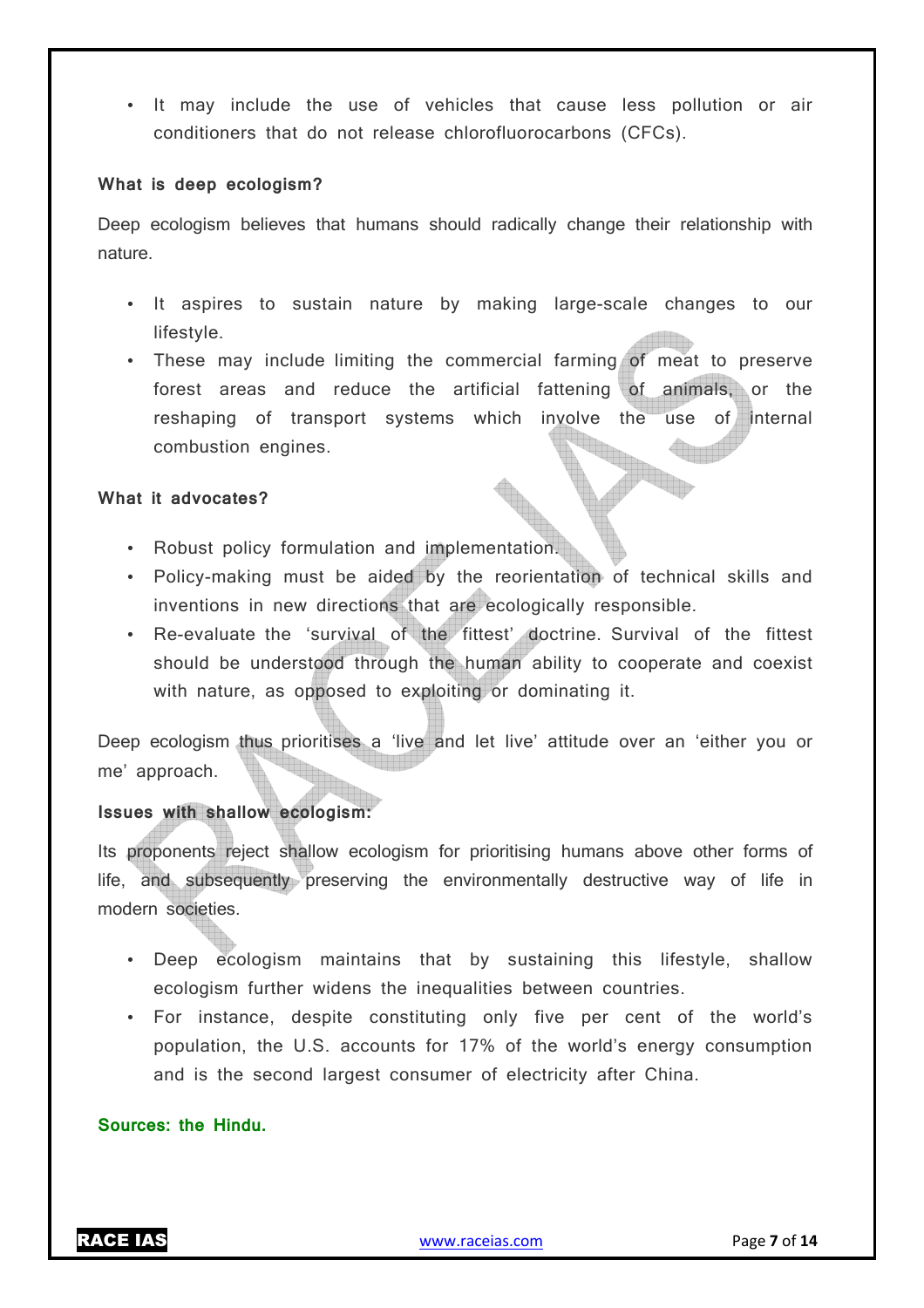# **WMO Global Annual to Decadal Climate Update:**

#### **Context:**

The global annual to decadal climate update report was recently issued by the World Meteorological Organisation (WMO).

• The annual update harnesses the expertise of internationally acclaimed climate scientists and the best prediction systems from leading climate centres around the world to produce actionable information for decisionmakers.

## **Major Findings:**

- There is a 50 per cent chance that the world may temporarily breach 1.5°C of warming in one of the next five years.
- There is a 93 per cent chance that at least one year between 2022 and 26 will replace 2016 as the warmest year on record.
- The chance of temporarily exceeding 1.5°C has risen steadily since 2015, when it was close to zero. For the years between 2017 and 2021, there was a 10% chance of exceedance. That probability has increased to nearly 50% for the 2022-2026 period.
- The annual mean global near-surface temperature for each year between 2022 and 2026 is predicted to be between 1.1 °C and 1.7 °C higher than preindustrial levels (the average over the years 1850-1900).
- The Arctic temperature anomaly, compared to the 1991-2020 average, is predicted to be more than three times as large as the global mean anomaly when averaged over the next five northern hemisphere extended winters.
- There is no signal for the El Niño Southern Oscillation for December-February 2022/23, but the Southern Oscillation index is predicted to be positive in 2022.

## **India Specific Findings:**

• India could be among the few regions globally where below normal temperatures have been predicted for the year 2022 and the next four years.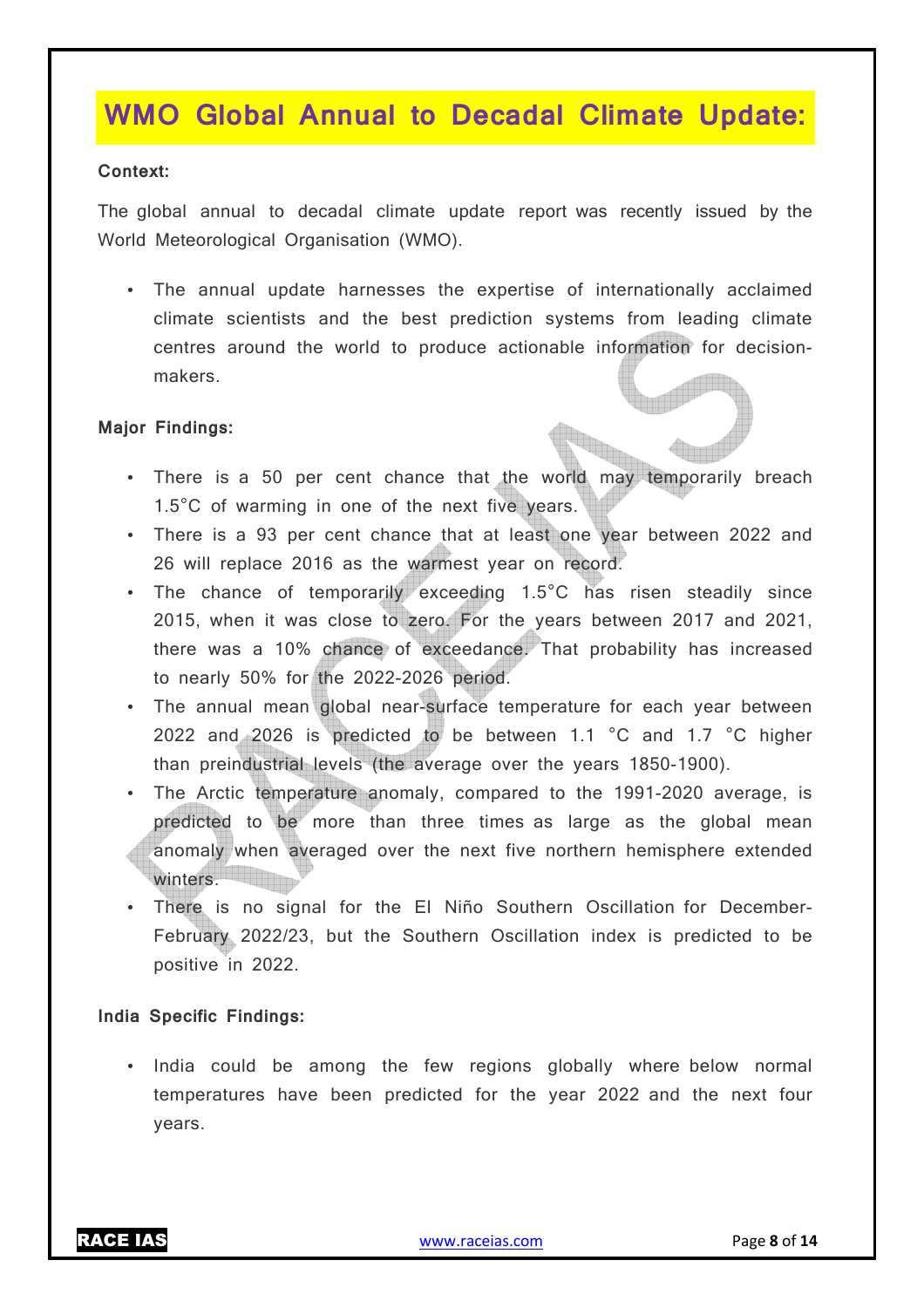• This may be because of the possible increase in rainfall activity in this decade. Many parts of India will receive above-normal rainfall. This will keep temperatures low.

#### **Sources: Down to Earth.**

## **Gallantry Awards:**

Recently, President conferred 13 Shaurya Chakras, including six posthumous, to the personnel of Armed Forces during Defence Investiture Ceremony (Phase-1).

#### **What are Highest Gallantry awards?**

Param Vir Chakra: It is India's highest military decoration awarded for displaying distinguished acts of valor during wartime whether on land, at sea or in the air.

Maha Vir Chakra: It is the second highest gallantry award for acts of conspicuous gallantry in the presence of the enemy whether on land, at sea or in the air.

Vir Chakra: It is the country's third-highest wartime gallantry award after Param Vir Chakra and Maha Vir Chakra.

# **What is Open Radio Access Network (Open RAN)?**

#### **Context:**

Short for Open Radio Access Network, Open RAN, is critical to 5G deployment. In India, the Open RAN architecture is essential but also fraught with challenges.

## **What is Open RAN?**

Open Radio Access Network, or Open RAN, is a key part of a mobile network system that uses cellular radio connections to link individual devices to other parts of a network.

- It comprises antennae, which transmits and receives signals to and from our smartphones or other compatible devices. The signal is then digitised in the RAN-base station and connected to the network.
- O-RAN uses software to make hardware manufactured by different companies work together.

**Advantages of Open-RAN:**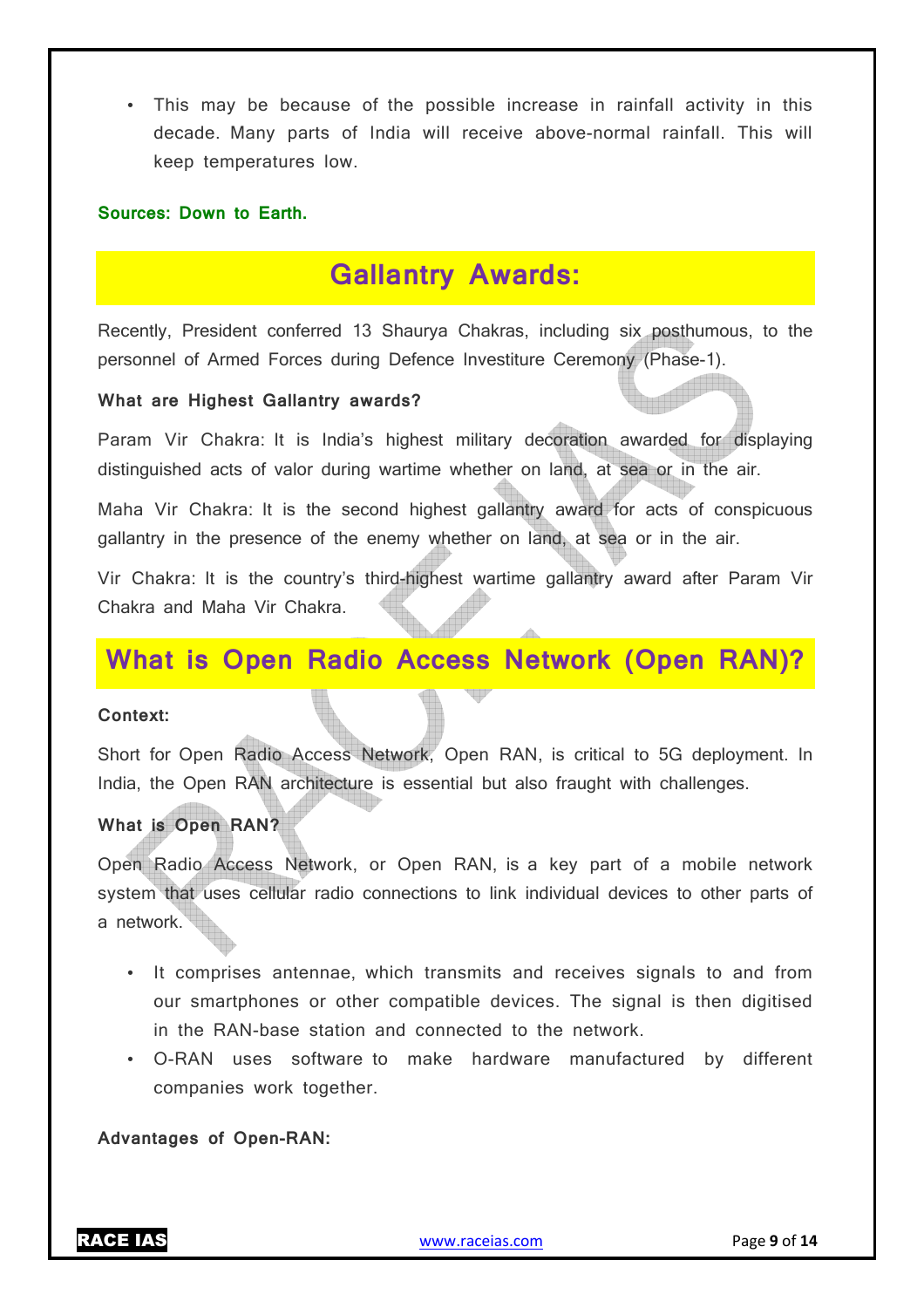- 1. An open environment expands the ecosystem, and provides more Options to the Operators.
- 2. It will boost new opportunities for the Indian entities to enter into the network equipment market.
- 3. It is expected to make 5G more flexible and cost-efficient.
- 4. The Open RAN architecture allows for the separation or disaggregation, between hardware and software with open interfaces.

#### **How is Open RAN different from traditional RAN?**

In the traditional set-up, Radio Access Network is provided as an integrated platform of both hardware and software. Therefore, it is difficult to mix vendors for the radio and baseband unit, and in most cases, they come from the same supplier.

• The idea of Open RAN is to change this, and enable operators to mix and match components.

#### **Radio access network (RAN):**

- It is a part of a mobile telecommunication system. It implements a radio access technology.
- Conceptually, it resides between a device such as a mobile phone, a computer, or any remotely controlled machine and provides connection with its core network (CN).
- RAN functionality is typically provided by a silicon chip residing in both the core network as well as the user equipment.

## **Sources: Business Standard.**

# **Places in News – Odessa:**

Russian forces recently attacked the vital port of Odessa as part of an apparent effort to disrupt supply lines and weapons shipments.

- Odessa is the third most populous city and municipality in Ukraine and a major seaport and transport hub.
- It is located in the south-west of the country, on the northwestern shore of the Black Sea.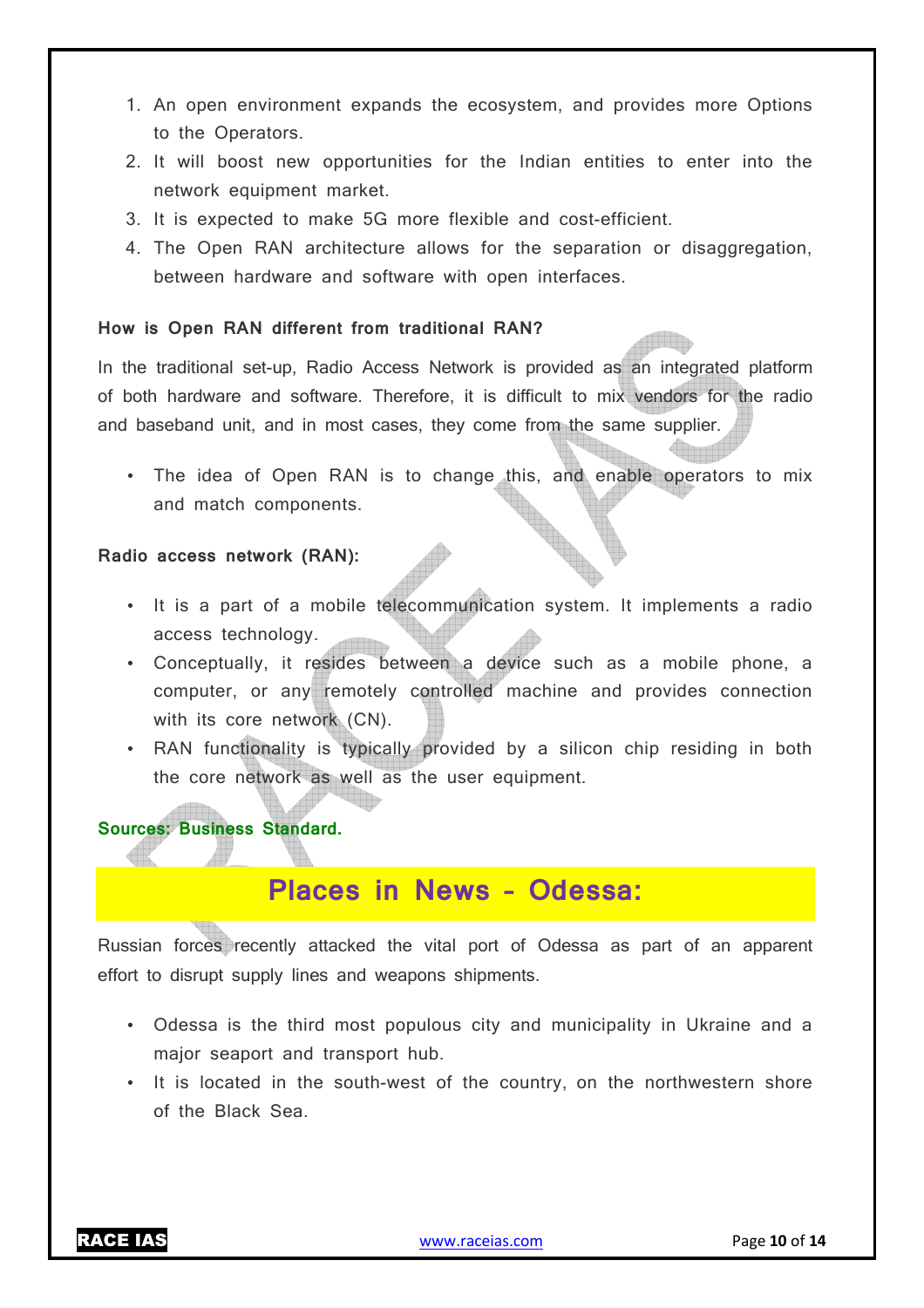- Odessa is sometimes called the "Pearl by the Sea", the "Southern Capital", "Odessa-mama" and "The Humour Capital", as well as "Southern Palmyra".
- Odessa is a warm-water port.



# **Himachal Pradesh is the first 'smoke-free state' in India:**

Himachal Pradesh, in January 2022, became the first 'smoke-free state' in India.

- The major milestone was achieved while riding on the back of welfare schemes like 'Ujjwala Yojana' of Centre and 'Himachal Grihini Suvidha scheme of the state government'.
- It is also the 100 percent LPG-enabled state in the country. It simply refers to the fact that 100% of households in Himachal have LPG connections in their houses.

#### **Why in the News?**

In the last financial year, 90 lakh beneficiaries of Narendra Modi government's flagship welfare scheme Pradhan Mantri Ujjwala Yojana did not refill their cylinders,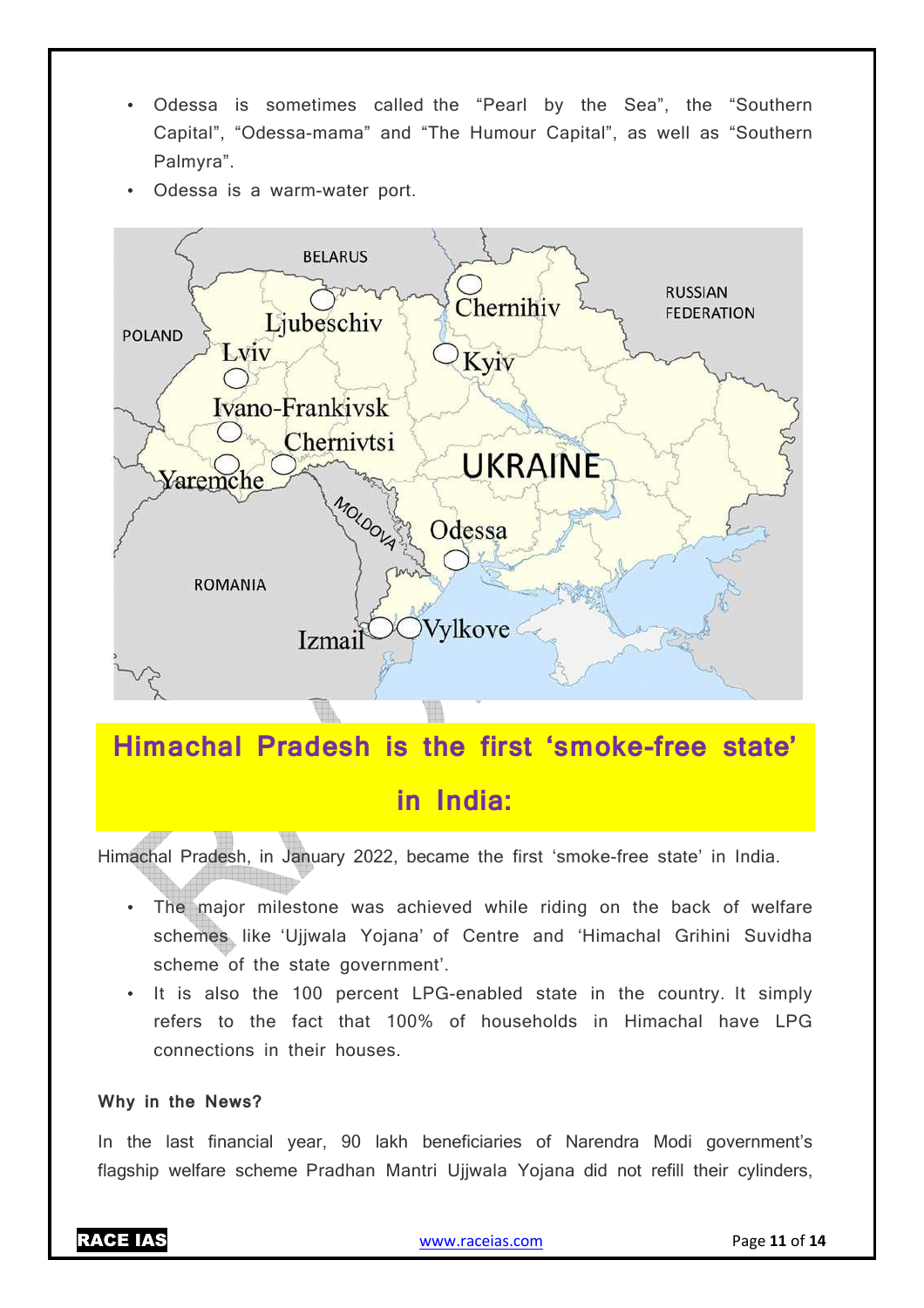according to a report. The same report appreciated Himachal Pradesh for its feat for becoming the first 'smoke-free state' in India.

# **Royal Gold Medal 2022:**

Indian Architect Balkrishna Vithaldas Doshi was bestowed with the prestigious Royal Gold Medal 2022.

- Royal Gold Medal, one of the world's highest honours for architecture, by the Royal Institute of British Architects (RIBA), London, United Kingdom (UK).
- The Royal Gold Medal is approved personally by Queen Elizabeth II of the UK and the award is given to a person or group of people who have had a significant influence either directly or indirectly on the advancement of architecture.

# **Great Indian Bustards:**

## **Context:**

The Supreme Court of India had directed the governments of Rajasthan and Gujarat to ensure installation of bird-diverters on power lines before July 20, 2022.

• The move is aimed at protecting the Great Indian Bustard (GIB), the state bird of Rajasthan, and the lesser floricans in the area.

## **Great Indian Bustards (GIB):**

IUCN status: critically endangered.

• Listed in Schedule I of the Indian Wildlife (Protection)Act, 1972 and in the CMS Convention and in Appendix I of CITES.

Identified as one of the species for the recovery programme under the Integrated Development of Wildlife Habitats of the Ministry of Environment and Forests.

• Project Great Indian Bustard — state of Rajasthan — identifying and fencing off bustard breeding grounds in existing protected areas as well as provide secure breeding enclosures in areas outside protected areas.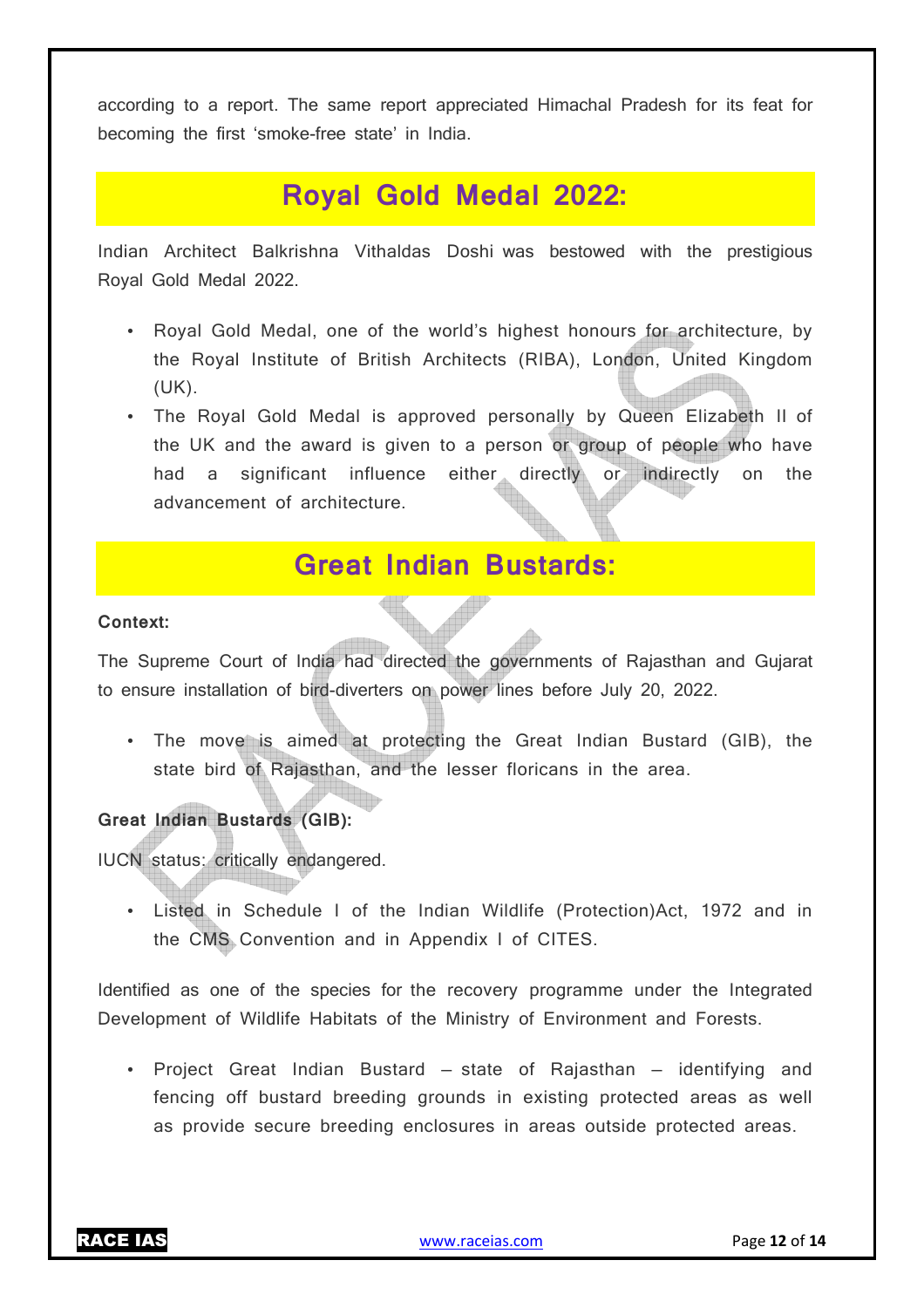Protected areas: Desert National Park Sanctuary — Rajasthan, Rollapadu Wildlife Sanctuary – Andhra Pradesh and Karera Wildlife Sanctuary– Madhya Pradesh.

#### **Habitats in India:**

- Only two districts in Rajasthan Jaisalmer and Barmer have a breeding GIB population in the wild.
- The bird can also be found in very small numbers in Gujarat, Madhya Pradesh, Karnataka, Maharashtra and Andhra Pradesh.



# **Cyclone Karim:**

Cyclone Asani, active now in the Bay of Bengal, has a twin  $-$  cyclone Karim  $-$  in the southern hemisphere.

- Both were formed in the Indian Ocean region.
- Both cyclones originated in the same longitude and now drifting apart.
- Cyclone Karim has created a path in the open seas west of Australia.

The name Karim was given by the South African country Seychelles.